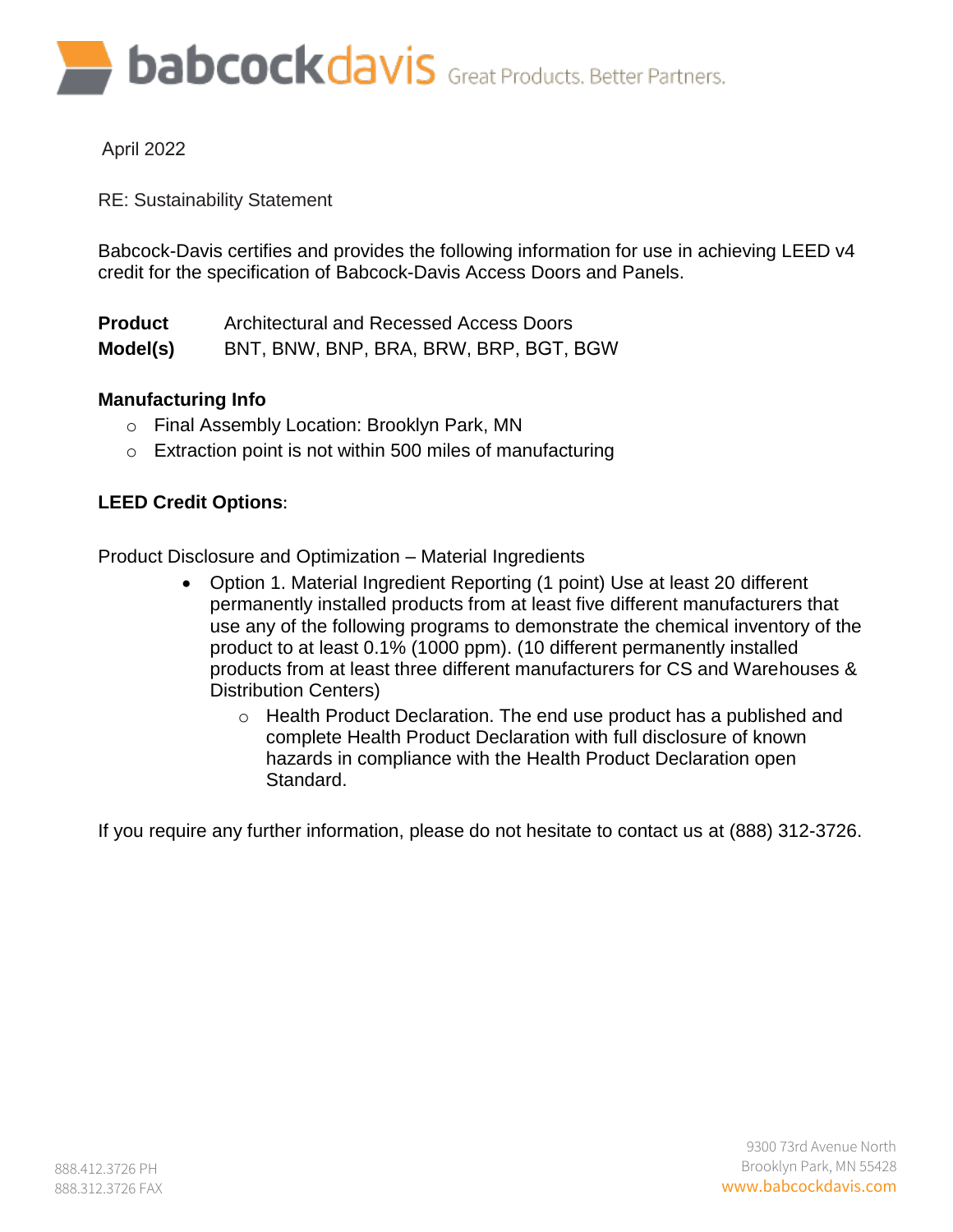# **Standard Access Door by Babcock-Davis**

# **Health Product Declaration v2.2** created via: HPDC Online Builder

## **HPD UNIQUE IDENTIFIER:** 27965

**CLASSIFICATION:** 08 31 13 Access Doors and Frames

**PRODUCT DESCRIPTION:** Non-Rated Steel and Stainless Steel Access Doors provide easy access to mechanical, electrical and plumbing fixtures behind a wall. Babcock-Davis' strategically located stocking facilities around the country get exactly the door you need, on time. This HPD covers Babcock-Davis Architectural Access Doors (BNT/BNW/BNP) Architectural Access Doors with continuous gasket (BGT/BGW) and Recessed Access Doors (BRA/BRW/BRP) with standard features. Alternate or optional accessories are included in Section 4: Accessories.

### **CONTENT INVENTORY**

**Inventory Reporting Format** Nested Materials Method **C** Basic Method

**Threshold Disclosed Per**

**C** Material

⊙ Product

**Threshold Level**  $C$  100 ppm 1,000 ppm O Per GHS SDS Other

**Residuals/Impurities Considered**  Partially Considered **C** Not Considered

**Explanation(s) provided for Residuals/Impurities?** Yes No

# **E** Section 1: Summary **Basic Method / Product Threshold**

| All Substances Above the Threshold Indicated Are:        |                                        |  |  |  |
|----------------------------------------------------------|----------------------------------------|--|--|--|
| Characterized                                            | ○ Yes Ex/SC ⊙ Yes ○ No                 |  |  |  |
| % weight and role provided for all substances.           |                                        |  |  |  |
| <b>Screened</b>                                          | ∩ Yes Ex/SC ∩ Yes ∩ No                 |  |  |  |
| All substances screened using Priority Hazard Lists with |                                        |  |  |  |
| results disclosed.                                       |                                        |  |  |  |
| <b>Identified</b>                                        | $\cap$ Yes Ex/SC $\cap$ Yes $\odot$ No |  |  |  |
| One or more substances not disclosed by Name             |                                        |  |  |  |
| (Specific or Generic) and Identifier and/ or one or more |                                        |  |  |  |
| Special Condition did not follow quidance.               |                                        |  |  |  |

# **CONTENT IN DESCENDING ORDER OF QUANTITY**

Summary of product contents and results from screening individual chemical substances against HPD Priority Hazard Lists and the GreenScreen for Safer Chemicals®. The HPD does not assess whether using or handling this product will expose individuals to its chemical substances or any health risk. Refer to Section 2 for further details.

## **MATERIAL** | **SUBSTANCE** | *RESIDUAL OR IMPURITY* GREENSCREEN SCORE | HAZARD TYPE

**STANDARD ACCESS DOOR [ STEEL** NoGS **STAINLESS STEEL** NoGS **ZINC** LT-P1 | END | MUL | PHY | AQU **ALUMINA TRIHYDRATE** BM-2 | RES **TITANIUM DIOXIDE** LT-1 | CAN | END **UNDISCLOSED** NoGS **]**

# **VOLATILE ORGANIC COMPOUND (VOC) CONTENT**

VOC Content data is not applicable for this product category.

Number of Greenscreen BM-4/BM3 contents ... 0

Contents highest concern GreenScreen Benchmark or List translator Score ... LT-1

Nanomaterial ... No

# **INVENTORY AND SCREENING NOTES:**

This Health Product Declaration (HPD) was completed in accordance with the HPD Standard version 2.1.1, and discloses hazards associated with all substances present at or above 1000 parts per million (ppm) in the finished product, along with the role and percent weight. Substances not "Identified" are those considered proprietary to suppliers.

**CERTIFICATIONS AND COMPLIANCE** *See Section 3 for additional listings.*

VOC emissions: Inherently non-emitting source per LEED®

## **CONSISTENCY WITH OTHER PROGRAMS**

Pre-checked for LEED v4 Material Ingredients Option 1

Third Party Verified?

Yes

 $\Omega$  No

PREPARER: Self-Prepared VERIFIER: VERIFICATION #:

SCREENING DATE: 2022-04-02 PUBLISHED DATE: 2022-04-02 EXPIRY DATE: 2025-04-02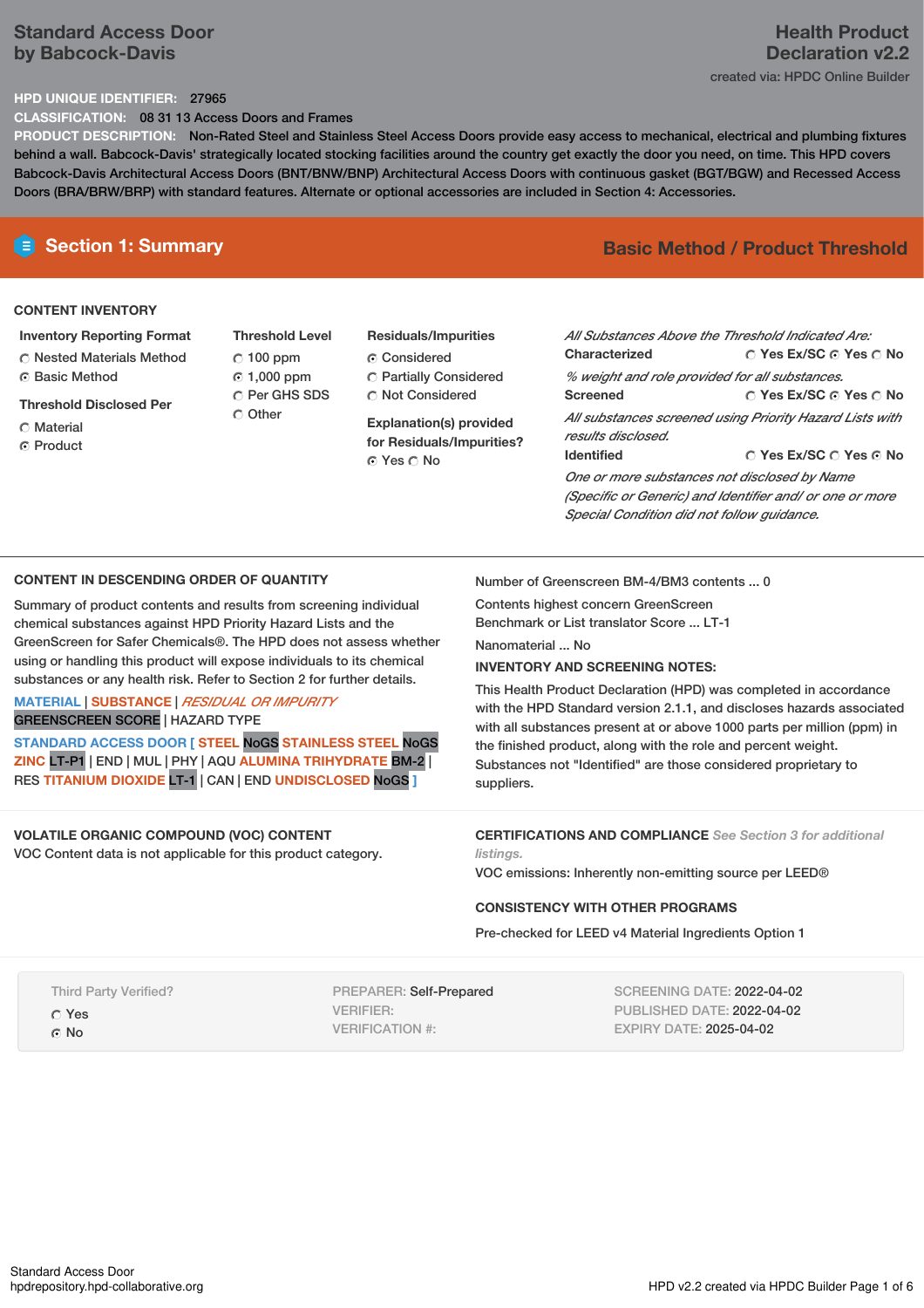This section lists contents in a product based on specific threshold(s) and reports detailed health information including hazards. This HPD uses the *inventory method indicated above, which is one of three possible methods:*

- *Basic Inventory method with Product-level threshold.*
- *Nested Material Inventory method with Product-level threshold*
- *Nested Material Inventory method with individual Material-level thresholds*

Definitions and requirements for the three inventory methods and requirements for each data field can be found in the HPD Open Standard version *2.2, available on the HPDC website at: [www.hpd-collaborative.org/hpd-2-2-standard](https://www.hpd-collaborative.org/hpd-2-2-standard)*

| PRODUCT THRESHOLD: 1000 ppm                       | RESIDUALS AND IMPURITIES CONSIDERED: Yes                                                                                                                                                                                                                                                                                                                                                                                                                                                                                                                                                                                                                                    |                 |                                            |                                                |
|---------------------------------------------------|-----------------------------------------------------------------------------------------------------------------------------------------------------------------------------------------------------------------------------------------------------------------------------------------------------------------------------------------------------------------------------------------------------------------------------------------------------------------------------------------------------------------------------------------------------------------------------------------------------------------------------------------------------------------------------|-----------------|--------------------------------------------|------------------------------------------------|
|                                                   | RESIDUALS AND IMPURITIES NOTES: Residuals and Impurities were considered by following the suggestions of Emerging Best Practices.<br>Approximately 99% of this product consists of metal alloys, for which Pharos CML may consider the various alloying elements as "Known or<br>Potential Residuals". Therefore, these components have been included in the Substance Notes instead of as individual content entries.<br>Components are listed by name, CASRN, percent by weight (as per supplier SDS), and relevant GreenScreen score.<br>OTHER PRODUCT NOTES: Percent by weight of substances given as ranges to account for material differences between product lines. |                 |                                            |                                                |
| <b>STEEL</b>                                      |                                                                                                                                                                                                                                                                                                                                                                                                                                                                                                                                                                                                                                                                             |                 |                                            | ID: 12597-69-2                                 |
|                                                   | HAZARD SCREENING METHOD: Pharos Chemical and Materials Library HAZARD SCREENING DATE: 2022-04-02 18:58:17                                                                                                                                                                                                                                                                                                                                                                                                                                                                                                                                                                   |                 |                                            |                                                |
| $\%$ : 97.5000 - 99.0000                          | <b>GS: NoGS</b>                                                                                                                                                                                                                                                                                                                                                                                                                                                                                                                                                                                                                                                             | RC: Both        | NANO: No                                   | <b>SUBSTANCE ROLE: Alloy element</b>           |
| <b>HAZARD TYPE</b>                                | <b>AGENCY AND LIST TITLES</b>                                                                                                                                                                                                                                                                                                                                                                                                                                                                                                                                                                                                                                               | <b>WARNINGS</b> |                                            |                                                |
| None found                                        |                                                                                                                                                                                                                                                                                                                                                                                                                                                                                                                                                                                                                                                                             |                 |                                            | No warnings found on HPD Priority Hazard Lists |
| 02-0; LT-1]; max 0.2% Vanadium [7440-62-2; LT-1]. |                                                                                                                                                                                                                                                                                                                                                                                                                                                                                                                                                                                                                                                                             |                 |                                            |                                                |
| <b>STAINLESS STEEL</b>                            |                                                                                                                                                                                                                                                                                                                                                                                                                                                                                                                                                                                                                                                                             |                 |                                            | ID: 12597-68-1                                 |
|                                                   | HAZARD SCREENING METHOD: Pharos Chemical and Materials Library                                                                                                                                                                                                                                                                                                                                                                                                                                                                                                                                                                                                              |                 | HAZARD SCREENING DATE: 2022-04-02 18:58:18 |                                                |
| $\%$ : 94.0000 - 96.0000                          | GS: NoGS                                                                                                                                                                                                                                                                                                                                                                                                                                                                                                                                                                                                                                                                    | RC: Both        | NANO: No                                   | <b>SUBSTANCE ROLE: Alloy element</b>           |
| <b>HAZARD TYPE</b>                                | <b>AGENCY AND LIST TITLES</b>                                                                                                                                                                                                                                                                                                                                                                                                                                                                                                                                                                                                                                               | <b>WARNINGS</b> |                                            |                                                |
| None found                                        |                                                                                                                                                                                                                                                                                                                                                                                                                                                                                                                                                                                                                                                                             |                 |                                            | No warnings found on HPD Priority Hazard Lists |
|                                                   | SUBSTANCE NOTES: Alternate base metal for door and frame. Total recycled content confirmed by suppliers for stainless steel is<br>approximately 92% (22% Pre-Consumer and 70% Post-Consumer Recycled Content). Documentation from supplier provides the following<br>composition for alloying elements that may individually exceed the declared threshold: max 40% Nickel [7440-02-0; LT-1]; max 30%<br>Chromium [7440-47-3; LT-P1]; max 15% Manganese [7439-96-5; LT-P1]; max 5.0% Molybdenum [7439-98-7; LT-UNK]; max 5.0% Copper<br>[7440-50-8; LT-UNK]; max 3.0% Silicon [7440-21-3; LT-UNK]; max 1.0% Aluminum [7429-90-5; LT-P1]; max 1.0% Cobalt [7440-48-4; LT-1]. |                 |                                            |                                                |
| <b>ZINC</b>                                       |                                                                                                                                                                                                                                                                                                                                                                                                                                                                                                                                                                                                                                                                             |                 |                                            | ID: 7440-66-6                                  |
|                                                   | HAZARD SCREENING METHOD: Pharos Chemical and Materials Library HAZARD SCREENING DATE: 2022-04-02 18:58:18                                                                                                                                                                                                                                                                                                                                                                                                                                                                                                                                                                   |                 |                                            |                                                |
| %: $0.0400 - 1.2000$                              | GS: LT-P1                                                                                                                                                                                                                                                                                                                                                                                                                                                                                                                                                                                                                                                                   | RC: None        | NANO: No                                   | <b>SUBSTANCE ROLE: Coating</b>                 |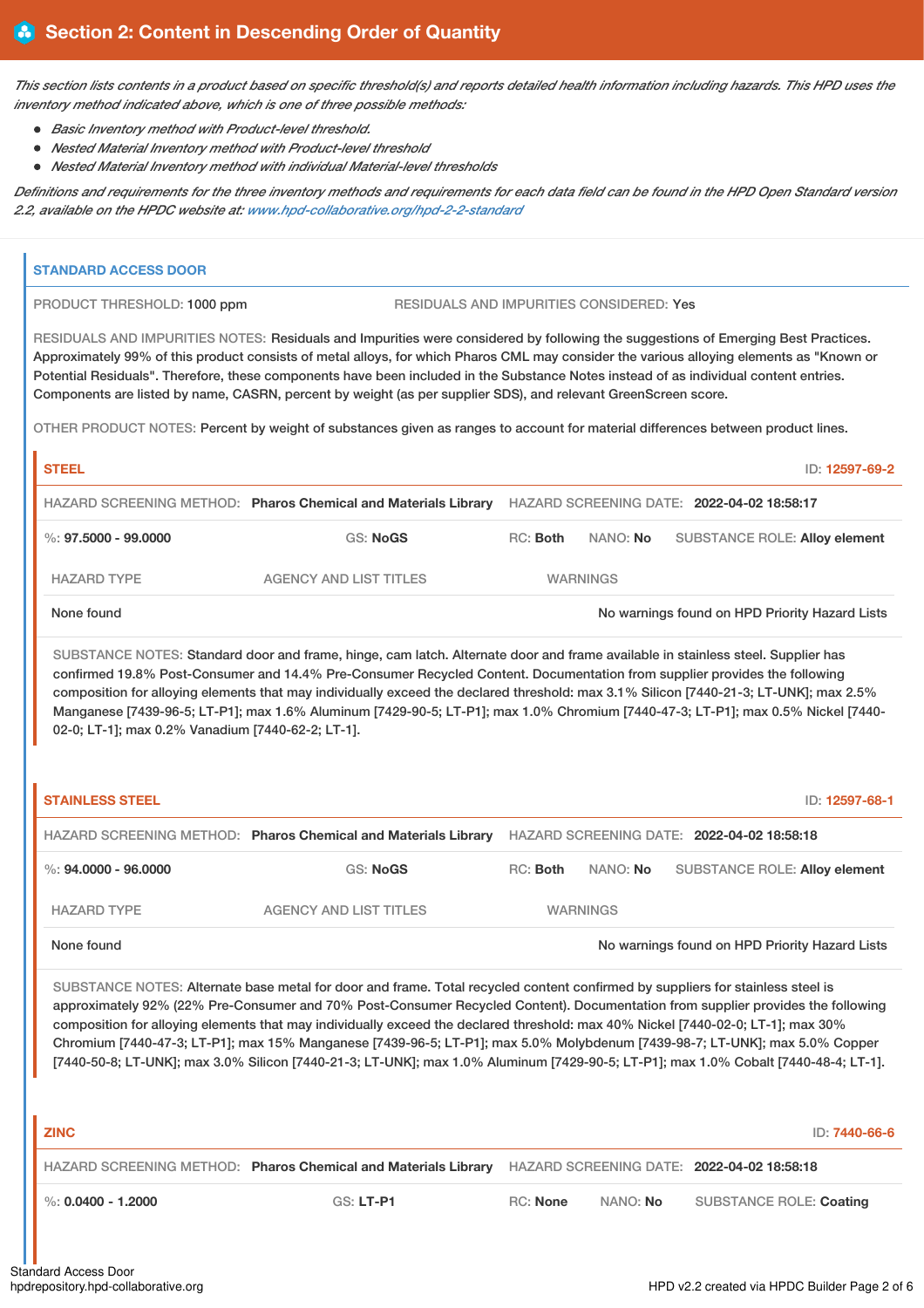| <b>HAZARD TYPE</b> | <b>AGENCY AND LIST TITLES</b>                  | <b>WARNINGS</b>                                                                                                                                                                         |
|--------------------|------------------------------------------------|-----------------------------------------------------------------------------------------------------------------------------------------------------------------------------------------|
| <b>END</b>         | <b>TEDX - Potential Endocrine Disruptors</b>   | <b>Potential Endocrine Disruptor</b>                                                                                                                                                    |
| <b>MUL</b>         | German FEA - Substances Hazardous to<br>Waters | Class 2 - Hazard to Waters                                                                                                                                                              |
| <b>PHY</b>         | EU - GHS (H-Statements) Annex 6 Table 3-1      | H260 - In contact with water releases flammable gases<br>which may ignite spontaneously [Substances and<br>mixtures which, in contact with water, emit flammable<br>gases - Category 1] |
| AQU                | EU - GHS (H-Statements) Annex 6 Table 3-1      | H400 - Very toxic to aquatic life [Hazardous to the<br>aquatic environment (acute) - Category 1]                                                                                        |
| AQU                | EU - GHS (H-Statements) Annex 6 Table 3-1      | H410 - Very toxic to aquatic life with long lasting effects<br>[Hazardous to the aquatic environment (chronic) -<br>Category 1]                                                         |
| <b>PHY</b>         | EU - GHS (H-Statements) Annex 6 Table 3-1      | H250 - Catches fire spontaneously if exposed to air<br>[Pyrophoric liquids; Pyrophoric solids - Category 1]                                                                             |

SUBSTANCE NOTES: Galvannealed steel door and frame (standard), zinc plated steel hinge.

| <b>ALUMINA TRIHYDRATE</b> |                                                                |                 |                                     | ID: 21645-51-2                             |
|---------------------------|----------------------------------------------------------------|-----------------|-------------------------------------|--------------------------------------------|
|                           | HAZARD SCREENING METHOD: Pharos Chemical and Materials Library |                 |                                     | HAZARD SCREENING DATE: 2022-04-02 18:58:19 |
| %: $0.0000 - 0.5000$      | <b>GS: BM-2</b>                                                | <b>RC:</b> None | NANO: <b>No</b>                     | <b>SUBSTANCE ROLE: Filler</b>              |
| <b>HAZARD TYPE</b>        | <b>AGENCY AND LIST TITLES</b>                                  | <b>WARNINGS</b> |                                     |                                            |
| <b>RES</b>                | AOEC - Asthmagens                                              |                 | Asthmagen (Rs) - sensitizer-induced |                                            |

SUBSTANCE NOTES: White powder coating available on standard steel door and frame. GreenScreen Benchmark® assessment score of BM-2 was provided by the HPD Builder Tool.

|  | <b>TITANIUM DIOXIDE</b> |
|--|-------------------------|
|  |                         |
|  |                         |

 $\mathbf{r}$ 

**ID: 13463-67-7** 

|                      | HAZARD SCREENING METHOD: Pharos Chemical and Materials Library |                 |                                      | HAZARD SCREENING DATE: 2022-04-02 18:58:19                                                              |
|----------------------|----------------------------------------------------------------|-----------------|--------------------------------------|---------------------------------------------------------------------------------------------------------|
| %: $0.0000 - 0.4000$ | $GS: LT-1$                                                     | <b>RC: None</b> | NANO: No                             | <b>SUBSTANCE ROLE: Pigment</b>                                                                          |
| <b>HAZARD TYPE</b>   | <b>AGENCY AND LIST TITLES</b>                                  | <b>WARNINGS</b> |                                      |                                                                                                         |
| CAN                  | <b>US CDC - Occupational Carcinogens</b>                       |                 | Occupational Carcinogen              |                                                                                                         |
| <b>CAN</b>           | CA EPA - Prop 65                                               | route           |                                      | Carcinogen - specific to chemical form or exposure                                                      |
| CAN                  | <b>IARC</b>                                                    |                 | from occupational sources            | Group 2B - Possibly carcinogenic to humans - inhaled                                                    |
| CAN                  | <b>MAK</b>                                                     |                 |                                      | Carcinogen Group 3A - Evidence of carcinogenic effects<br>but not sufficient to establish MAK/BAT value |
| <b>END</b>           | <b>TEDX</b> - Potential Endocrine Disruptors                   |                 | <b>Potential Endocrine Disruptor</b> |                                                                                                         |
| <b>CAN</b>           | <b>MAK</b>                                                     |                 | low risk under MAK/BAT levels        | Carcinogen Group 4 - Non-genotoxic carcinogen with                                                      |
| CAN                  | EU - GHS (H-Statements) Annex 6 Table 3-1                      | Category 2]     |                                      | H351 - Suspected of causing cancer [Carcinogenicity -                                                   |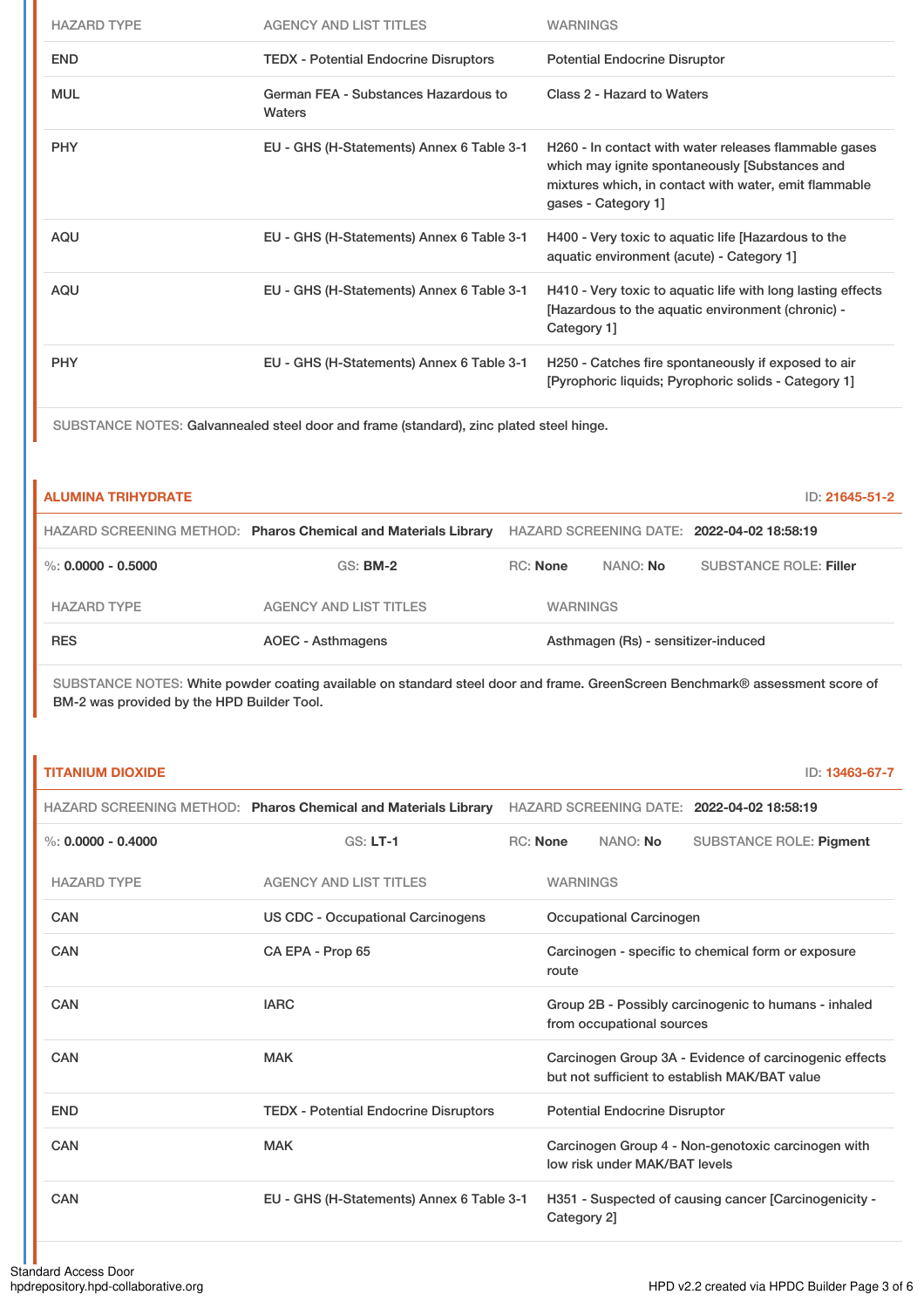SUBSTANCE NOTES: White powder coating available on standard steel door and frame.

| <b>UNDISCLOSED</b>   |                                                                |                 |          | ID: Undisclosed                                |
|----------------------|----------------------------------------------------------------|-----------------|----------|------------------------------------------------|
|                      | HAZARD SCREENING METHOD: Pharos Chemical and Materials Library |                 |          | HAZARD SCREENING DATE: 2022-04-02 18:58:20     |
| %: $0.0000 - 0.7000$ | <b>GS: NoGS</b>                                                | RC: None        | NANO: No | SUBSTANCE ROLE: Binder                         |
| <b>HAZARD TYPE</b>   | AGENCY AND LIST TITLES                                         | <b>WARNINGS</b> |          |                                                |
| None found           |                                                                |                 |          | No warnings found on HPD Priority Hazard Lists |

SUBSTANCE NOTES: White powder coating available on standard steel door and frame. Supplier has shared substance identity under the terms of a non-disclosure agreement; substance to remain proprietary to supplier. Substance has been screened against HPD Priority Lists using the HPD Builder with results disclosed.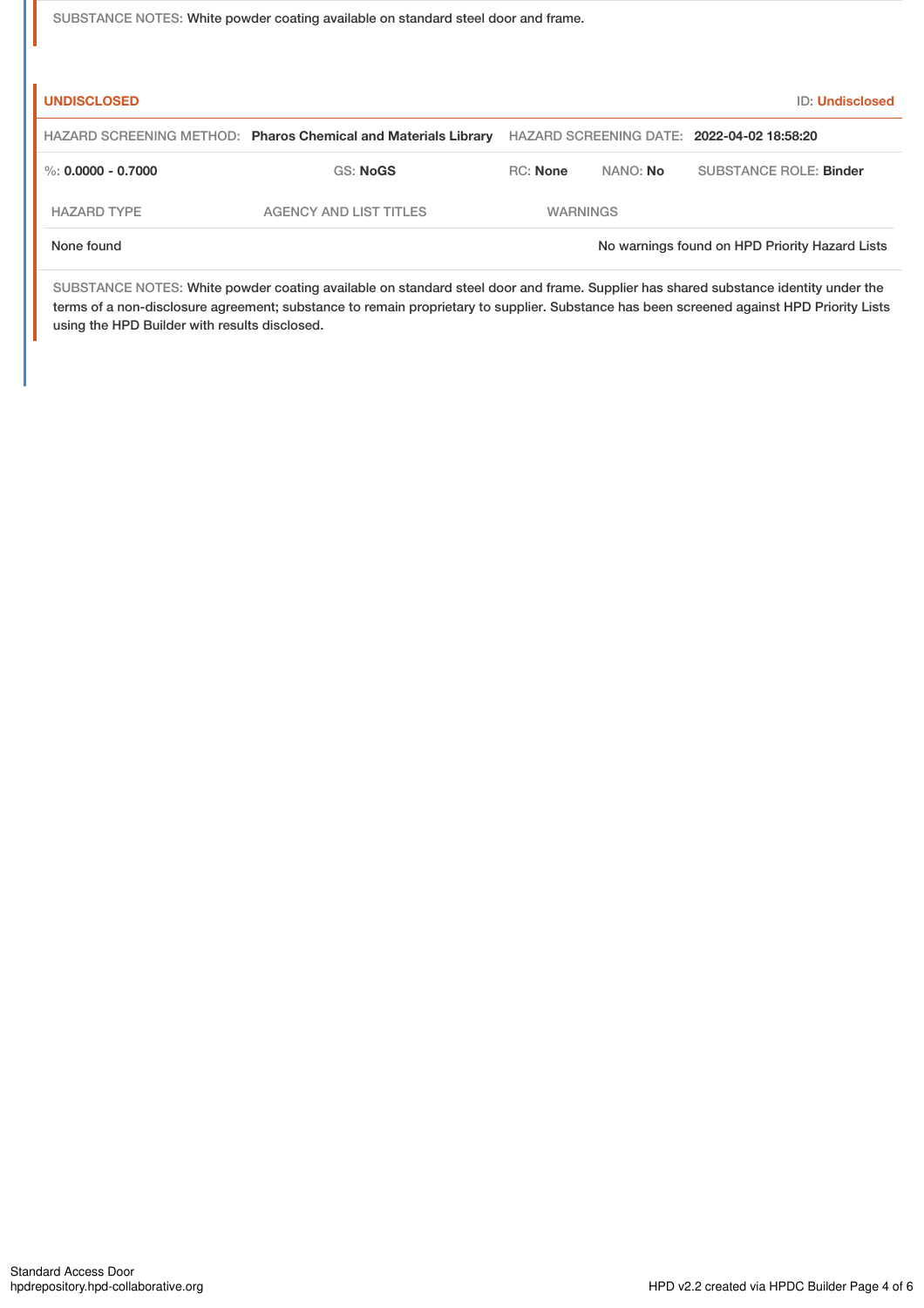This section lists applicable certification and standards compliance information for VOC emissions and VOC content. Other types of health or *environmental performance testing or certifications completed for the product may be provided.*

| <b>VOC EMISSIONS</b>                                          | Inherently non-emitting source per LEED® |  |                       |
|---------------------------------------------------------------|------------------------------------------|--|-----------------------|
| CERTIFYING PARTY: Self-declared<br>APPLICABLE FACILITIES: AII | ISSUE DATE: 2022-04- EXPIRY DATE:<br>02  |  | CERTIFIER OR LAB: N/A |
| <b>CERTIFICATE URL:</b>                                       |                                          |  |                       |

CERTIFICATION AND COMPLIANCE NOTES: This product qualifies as an inherently non-emitting source per LEED, as ~99% of the product consists of powder-coated metal and/or plated or anodized metal. As per LEED, "Products that are inherently nonemitting sources of VOCs (stone, ceramic, powder-coated metals, plated or anodized metal, glass, concrete, clay brick, and unfinished or untreated solid wood) are considered fully compliant without any VOC emissions testing if they do not include integral organic-based surface coatings, binders, or sealants."

# **Section 4: Accessories**

This section lists related products or materials that the manufacturer requires or recommends for installation (such as adhesives or fasteners), maintenance, cleaning, or operations. For information relating to the contents of these related products, refer to their applicable Health Product *Declarations, if available.*

### **KEY OPERATED CAM LATCH** HPD URL: **No HPD available**

CONDITION WHEN RECOMMENDED OR REQUIRED AND/OR OTHER NOTES: Optional Latch available. Please contact manufacturer for more information.

**MORTISE LOCK (1-1/8 INCH) PREP HPD HPD** URL: No HPD available

CONDITION WHEN RECOMMENDED OR REQUIRED AND/OR OTHER NOTES: Optional Mortise Lock (1-1/8 inch) Prep available. Please contact manufacturer for more information.

**Section 5: General Notes**